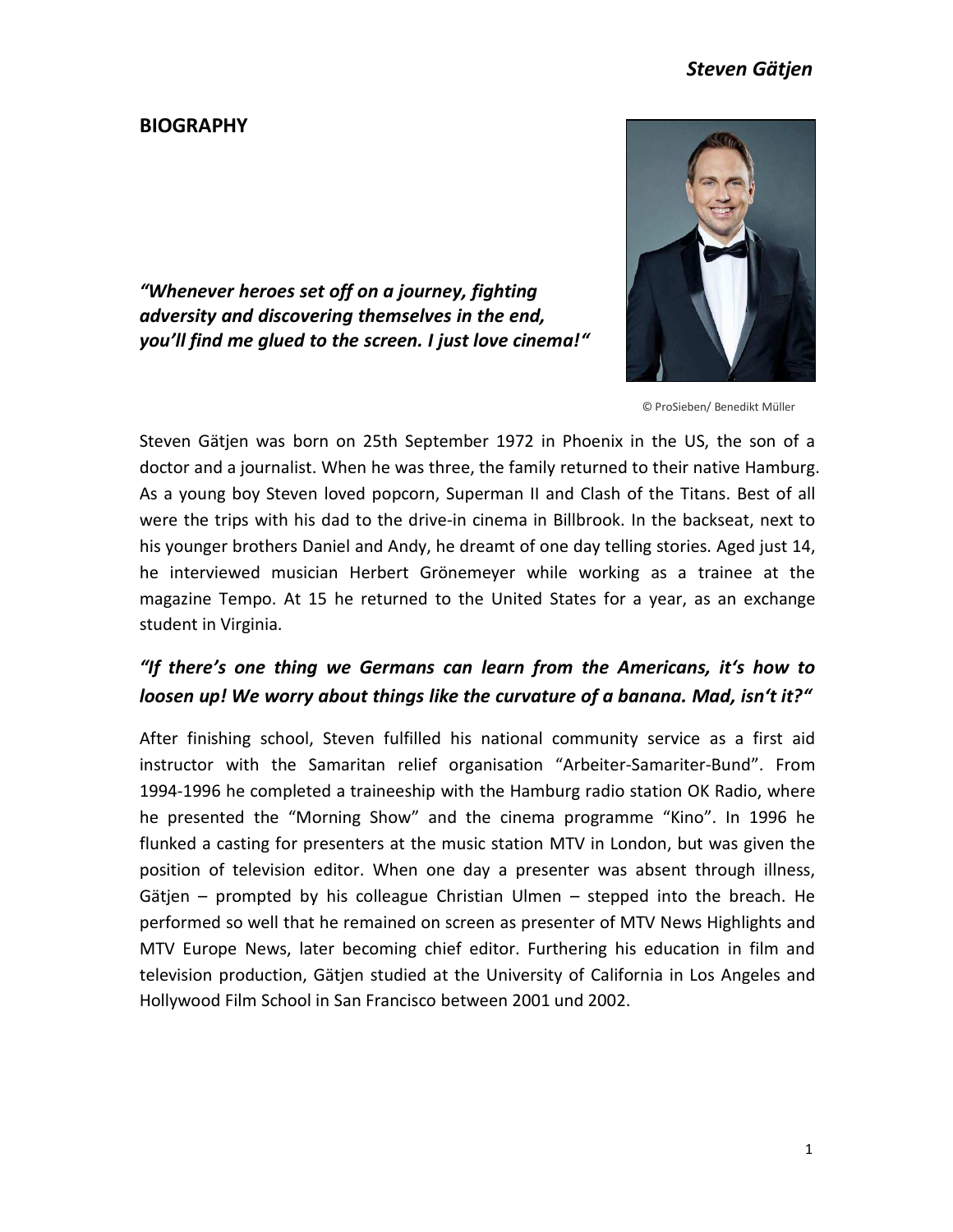*"The atmosphere on the red carpet is amazing. Flashing cameras, endless voices and all those Hollywood stars – you are bombarded with thousands of sensations in the space of those four hours."*

In Germany Gätjen presented the lifestyle show "taff" on the German channel ProSieben from 1999 to 2001. Since 2000, the German presenter with the American passport is THE man at the Munich-based channel for interviews on the red carpet as part of the Oscars ceremony. Be it Johnny Depp, Tom Cruise, Angelina Jolie, Brad Pitt or Steven Spielberg – with many Hollywood greats Gätjen has made a name for himself not just as the live reporter at the Oscars who likes handing out roses and chocolates, but also as a respectful interviewer. Always thoroughly prepared, the cinema expert's surprising questions are enough to make the stars laugh. He has managed to get exclusive interviews in which stars like Robbie Williams, Madonna and Will Smith reveal their fears, dreams and hopes.

## *"I absolutely believe in the American dream, where dishwashers can become millionaires."*

In his 20-year career in media, Gätjen has presented over 20 different television programmes and hundreds of film premieres in Europe and America. He has conducted around 1000 interviews with prominent personalities. Gätjen is a firm believer in the "American dream", where everyone can work their way up from dishwasher to millionaire.

### *"I want to entertain people, and tell stories."*

Following a year in Los Angeles as a freelance presenter at "E! News Live", Gätjen returned to German screens in 2004. He presented long-running series such as "Disney Filmparade" (2004–2009) and "Blockbuster TV – Das Kinomagazin", as well as working as a Bundesliga football reporter for the sports channel Arena. Alongside presenting television and radio shows, he established himself as an MC at corporate events, gala ceremonies and film premieres as well as as a voice-over artist. After primetime series such as "Gülcans Traumhochzeit" and "Sommermädchen 2009" (ProSieben), his friends would bombard him with teasing text messages, but Gätjen has no regrets: "Every project was an experience that helped me move forward."